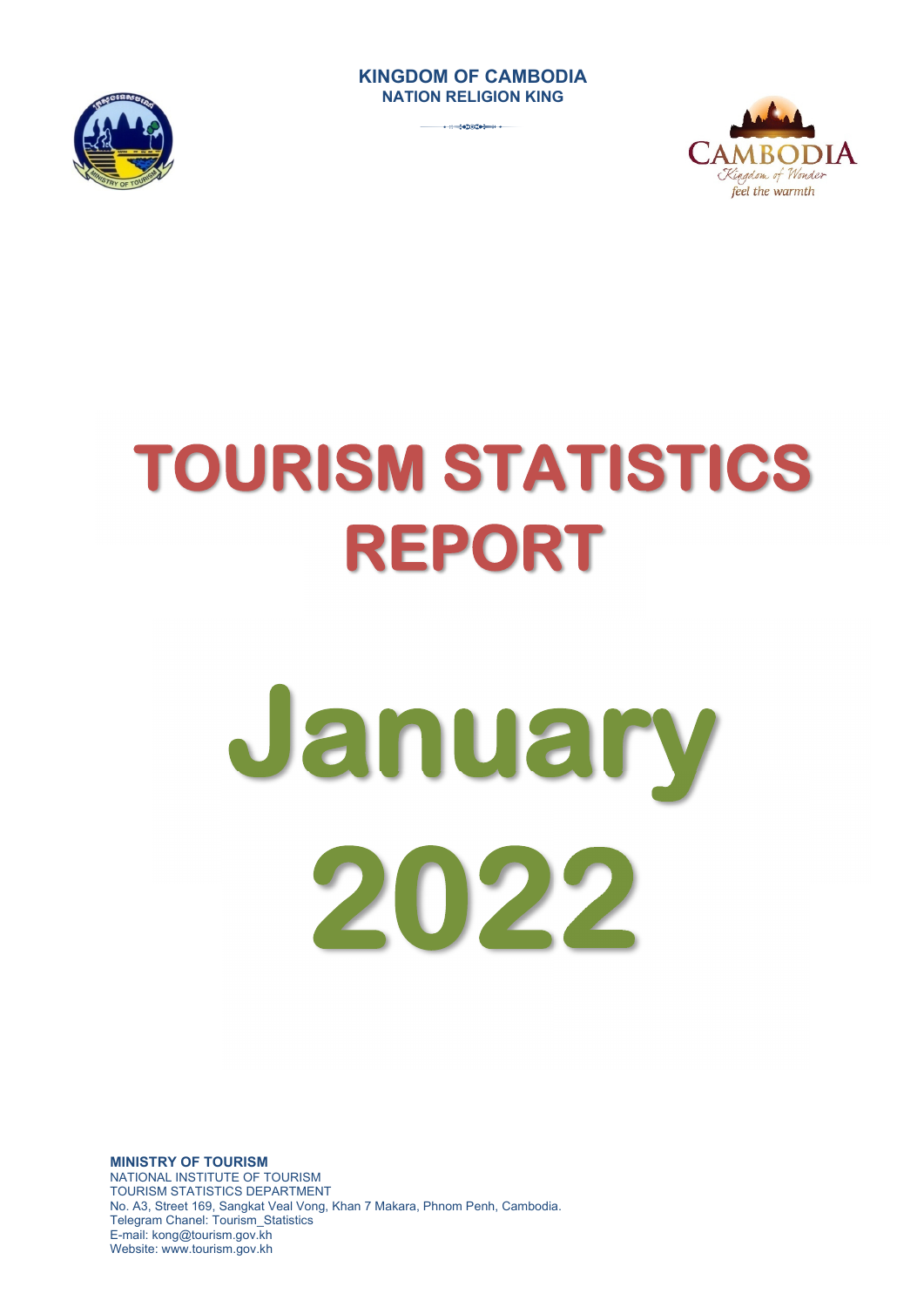# **Tourism Highlights**

International Tourist Arrivals, Average Length of Stays, Hotel Occupancy & International Tourism Receipts in 1993 - 2021

|       | Int'l Tourist Arrivals |            | Average Length                    | <b>Hotel Occupancy</b>            | Int'l Tourism Receipts |
|-------|------------------------|------------|-----------------------------------|-----------------------------------|------------------------|
| Years | Number                 | Change (%) | of Stays (Days)                   | (% )                              | (Million USD)          |
| 1993  | 118,183                |            | N/A                               | N/A                               | N/A                    |
| 1994  | 176,617                | 49.4       | N/A                               | N/A                               | N/A                    |
| 1995  | 219,680                | 24.4       | 8.0                               | 37.0                              | 100                    |
| 1996  | 260,489                | 18.6       | 7.5                               | 40.0                              | 118                    |
| 1997  | 218,843                | $-16.0$    | 6.4                               | 30.0                              | 103                    |
| 1998  | 286,524                | 30.9       | $5.2$                             | 40.0                              | 166                    |
| 1999  | 367,743                | 28.3       | 5.5                               | 44.0                              | 190                    |
| 2000  | 466,365                | 26.8       | 5.5                               | 45.0                              | 228                    |
| 2001  | 604,919                | 29.7       | 5.5                               | 48.0                              | 304                    |
| 2002  | 786,524                | 30.0       | 5.8                               | 50.0                              | 379                    |
| 2003  | 701,014                | $-10.9$    | 5.5                               | 50.0                              | 347                    |
| 2004  | 1,055,202              | 50.5       | 6.3                               | 52.0                              | 578                    |
| 2005  | 1,421,615              | 34.7       | 6.3                               | 52.0                              | 832                    |
| 2006  | 1,700,041              | 19.6       | 6.5                               | 54.8                              | 1,049                  |
| 2007  | 2,015,128              | 18.5       | 6.5                               | 54.8                              | 1,400                  |
| 2008  | 2,125,465              | 5.5        | 6.7                               | 62.7                              | 1,595                  |
| 2009  | 2,161,577              | 1.7        | 6.5                               | 63.6                              | 1,561                  |
| 2010  | 2,508,289              | 16.0       | 6.5                               | 65.7                              | 1,786                  |
| 2011  | 2,881,862              | 14.9       | 6.5                               | 66.2                              | 1,912                  |
| 2012  | 3,584,307              | 24.4       | 6.3                               | 68.5                              | 2,210                  |
| 2013  | 4,210,165              | 17.5       | 6.8                               | 69.5                              | 2,547                  |
| 2014  | 4,502,775              | 7.0        | 6.5                               | 67.6                              | 2,736                  |
| 2015  | 4,775,231              | 6.1        | 6.8                               | 70.2                              | 3,012                  |
| 2016  | 5,011,712              | 5.0        | 6.3                               | 68.9                              | 3,212                  |
| 2017  | 5,602,157              | 11.8       | 6.6                               | 71.3                              | 3,638                  |
| 2018  | 6,201,077              | 10.7       | 7.0                               | 72.2                              | 4,375                  |
| 2019  | 6,610,592              | 6.6        | 6.2                               | 63.5                              | 4,919                  |
| 2020  | 1,306,143              | $-80.2$    | Jan - Mar: 6.2<br>Apr - Dec: 30.0 | Jan - Mar: 78.9<br>Apr - Dec: 8.3 | 1,023                  |
| 2021  | 196,495                | $-85.0$    | 30.0                              | 15.5                              | 184                    |

#### **International Tourist Arrivals to Cambodia**

| <b>Months</b>  | 2017        | 2018      | 2019      | 2020           | 2021        | 2022          |      |        |         |                  | Change (%)   |  |                |
|----------------|-------------|-----------|-----------|----------------|-------------|---------------|------|--------|---------|------------------|--------------|--|----------------|
|                |             |           |           |                |             |               |      |        | 18/17   | 19/18            | 20/19        |  | 21/20 2022*/21 |
| Q1             | 1,502,896   | 1,711,253 | 1,877,853 | 1,155,226      | 70,901      | 44,910        | 13.9 | 9.7    | $-38.5$ | -93.9            |              |  |                |
| Jan            | 532,206     | 596,241   | 647,206   | 547,963        | 20,567      | 44,910        | 12.0 | 8.5    | $-15.3$ | $-96.2$          | 118.4        |  |                |
| Feb            | 493,316     | 542,937   | 597.483   | 383,863        | 20,580      |               | 10.1 | 10.0   | $-35.8$ | $-94.6$          |              |  |                |
| Mar            | 477,374     | 572,075   | 633,164   | 223,400        | 29,754      |               | 19.8 | 10.7   | -64.7   | $-86.7$          |              |  |                |
| Q2             | 1,159,783   | 1,290,407 | 1,460,621 | 27,600         | 31,659      | $\mathbf{0}$  | 11.3 | 13.2   | -98.1   | 14.7             |              |  |                |
| Apr            | 412,925     | 463,423   | 537,656   | 4,841          | 11,938      |               | 12.2 | 16.0   | -99.1   | 146.6            |              |  |                |
| May            | 368.809     | 419,171   | 472,952   | 10,475         | 8,757       |               | 13.7 | 12.8   | $-97.8$ | $-16.4$          |              |  |                |
| Jun            | 378,049     | 407,813   | 450,013   | 12,284         | 10,964      |               | 7.9  | 10.3   | -97.3   | $-10.7$          |              |  |                |
| Q3             | 1,250,082   | 1,374,373 | 1,475,832 | 64,854         | 29,114      | $\bf{0}$      | 9.9  | 7.4    | $-95.6$ | $-55.1$          |              |  |                |
| Jul            | 446.627     | 454,056   | 502,421   | 20,689         | 9,984       |               | 1.7  | 10.7   | $-95.9$ | $-51.7$          |              |  |                |
| Aug            | 427,224     | 494,043   | 519,502   | 23,028         | 9,163       |               | 15.6 | 5.2    | -95.6   | $-60.2$          |              |  |                |
| Sep            | 376,231     | 426,274   | 453,909   | 21,137         | 9,967       |               | 13.3 | 6.5    | $-95.3$ | $-52.8$          |              |  |                |
| Q4             | 1,689,396   | 1,825,044 | 1,796,286 | 58,463         | 64,821      | 0             | 8.0  | $-1.6$ | $-96.7$ | 10.9             |              |  |                |
| Oct            | 417,039     | 453,370   | 481,782   | 20,210         | 12,759      |               | 8.7  | 6.3    | $-95.8$ | $-36.9$          |              |  |                |
| Nov            | 570,471     | 616,549   | 602,042   | 18,184         | 18,933      |               | 8.1  | $-2.4$ | $-97.0$ | 4.1              |              |  |                |
| Dec            | 701.886     | 755,125   | 712,462   | 20,069         | 33,129      |               | 7.6  | $-5.6$ | $-97.2$ | 65.1             |              |  |                |
| T <sub>1</sub> | E CAN 4 E 7 | C 904 077 | C CAN ENN | <b>200.442</b> | $AOC$ $AOC$ | <b>AA 040</b> | 407  | c c    | 000     | 0.5 <sub>n</sub> | <b>AAO A</b> |  |                |

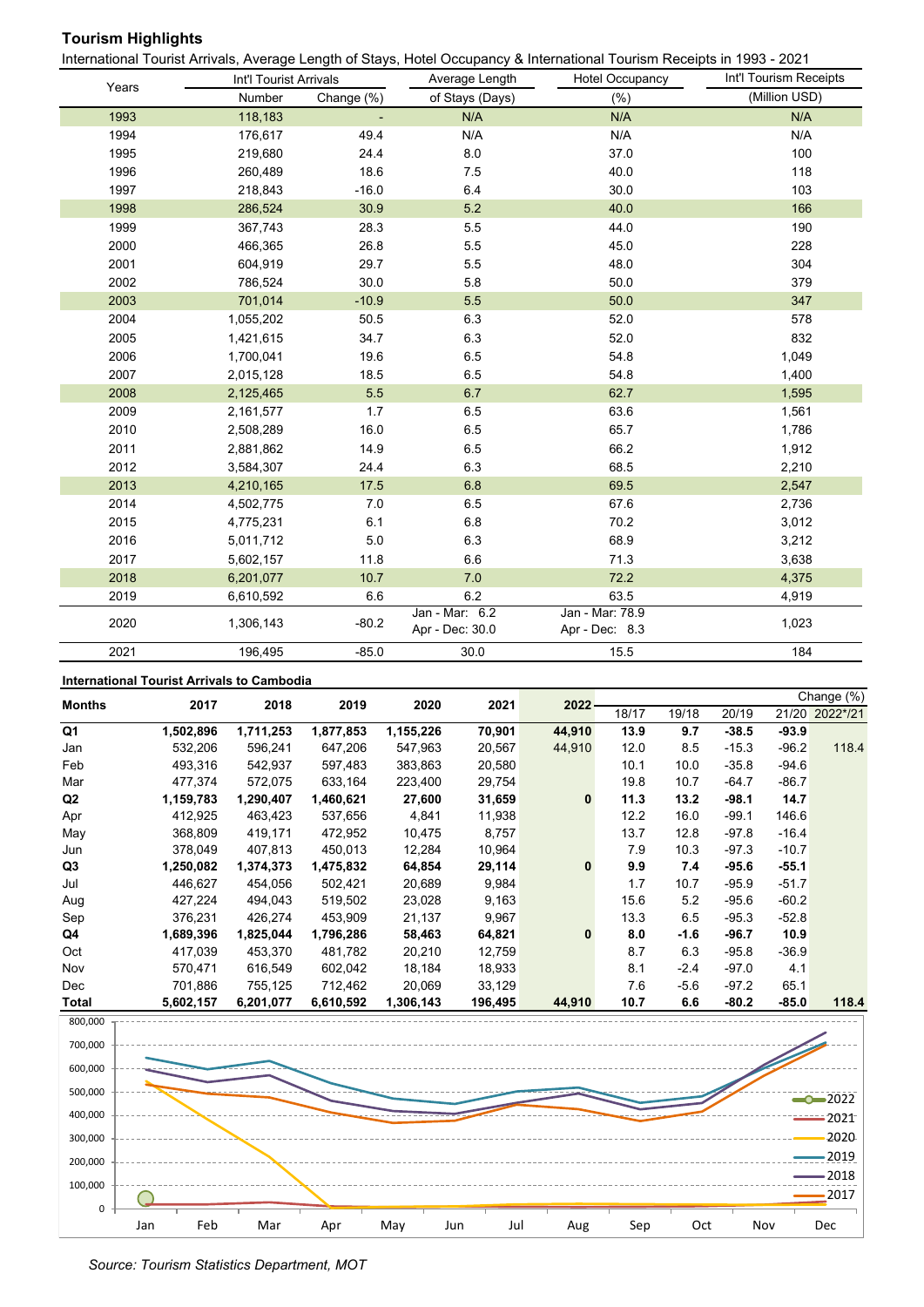### **CAMBODIA: TOURISM STATISTICS REPORT IN JANUARY 2022**

#### **I. INBOUND TOURISM**

1. International tourist arrivals in January 2022

|                                | Inbound tourism |        |        | Share $(\%)$ |          | Change (%) |
|--------------------------------|-----------------|--------|--------|--------------|----------|------------|
|                                | 2020            | 2021   | 2022   | 2022*        | 21/20    | 2022*/21   |
| Air                            | 332,134         | 7,841  | 26,128 | 58.2         | $-97.6$  | 233.2      |
| Phnom Penh Int'l Airport (PNH) | 171,948         | 6.016  | 23,262 | 51.8         | $-96.5$  | 286.7      |
| Siem Reap Int'l Airport (REP)  | 142,777         | 0      | 2,406  | 5.4          | $-100.0$ |            |
| Kong Keng (KOS)                | 17,409          | 1,825  | 460    | 1.0          | $-89.5$  | $-74.8$    |
| <b>Land and Waterways</b>      | 215,829         | 12,726 | 18,782 | 41.8         | $-94.1$  | 47.6       |
| Land                           | 189,412         | 12,726 | 18,401 | 41.0         | $-93.3$  | 44.6       |
| Waterways                      | 26,417          | 0      | 381    | 0.8          | $-100.0$ |            |
| <b>Total</b>                   | 547,963         | 20,567 | 44,910 | 100.0        | $-96.2$  | 118.4      |
|                                |                 |        |        |              |          |            |

2. Top ten markets arrivals in January 2022



# **II. OUTBOUND TOURISM**

Outbound tourism in January 2022

|                                  | Outbound tourism |        |        |         | Change (%) |  |
|----------------------------------|------------------|--------|--------|---------|------------|--|
|                                  | 2020             | 2021   | 2022   | 21/20   | 2022*/21   |  |
| Cambodia Outbound Tourists       | 152.405          | 2.308  | 5,235  | $-98.5$ | 126.8      |  |
| International Tourists Departure | 608.404          | 27.131 | 37,803 | $-95.5$ | 39.3       |  |

#### **III. INTERNAL TOURISM**

Domestic and foreign visitors' arrivals to the regions in January 2022

| ັ                     | ີ            |            |              |            |                     |            |  |
|-----------------------|--------------|------------|--------------|------------|---------------------|------------|--|
|                       | January 2021 |            | January 2022 |            | Change 2022*/21 (%) |            |  |
|                       | <b>KHM</b>   | <b>FOR</b> | <b>KHM</b>   | <b>FOR</b> | <b>KHM</b>          | <b>FOR</b> |  |
| Phnom Penh            | 166.978      | 19,354     | 157,074      | 33.477     | $-5.9$              | 73.0       |  |
| Siem Reap Angkor      | 2,805        | 1.213      | 8.500        | 4.359      | 203.0               | 259.4      |  |
| Coastal Zone          | 383,986      | 16.276     | 561.171      | 44.513     | 46.1                | 173.5      |  |
| <b>Preah Sihanouk</b> | 250,709      | 13,790     | 334,234      | 40,944     | 33.3                | 196.9      |  |
| Eco-tourism Zone      | 56,492       | 791        | 99,441       | 604        | 76.0                | $-23.6$    |  |
| <b>Others</b>         | 96,580       | 2,053      | 94.377       | 2.818      | $-2.3$              | 37.3       |  |
| Total                 | 706,841      | 39,687     | 920,563      | 85,771     | 30.2                | 116.1      |  |

**Note:**

KHM: Cambodia visitors

FOR: Foreign visitors

*Source: Tourism Statistics Department, MOT.*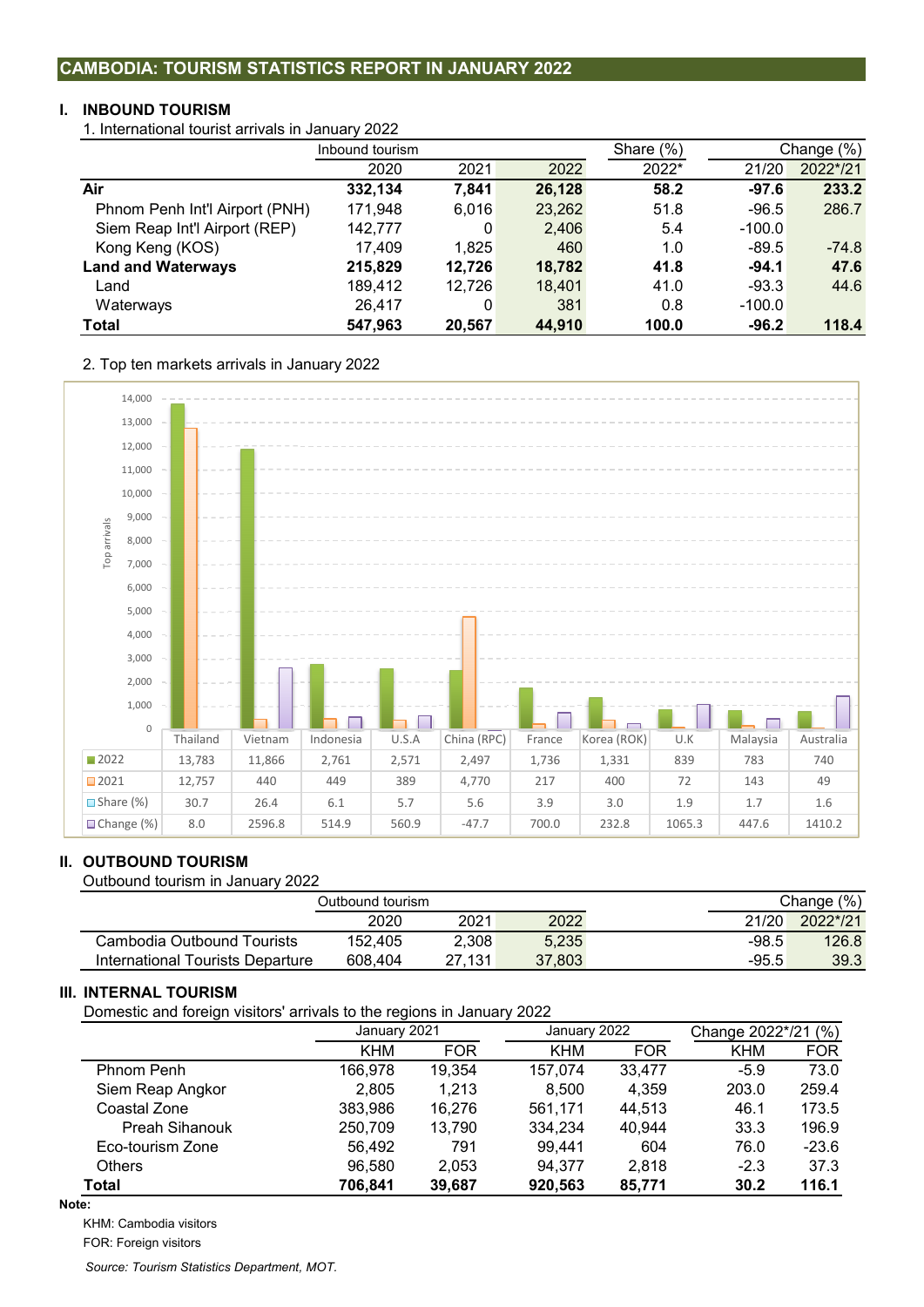#### **International Tourist Arrivals to Cambodia by Country of Residence in January 2022**

*(by all means of transportation)*

| Regions                         | 2021         |                |                   | 2022         |        |                | Share | Change   |
|---------------------------------|--------------|----------------|-------------------|--------------|--------|----------------|-------|----------|
| Country of Residence            |              |                | Purposes of Visit |              | Total  |                | 2022* | 2022*/21 |
|                                 |              | Holiday        | <b>Business</b>   | Others       |        | Female         | (% )  | (% )     |
| <b>Grand Total</b>              | 20,567       | 31,482         | 10,750            | 2,678        | 44,910 | 12,444         | 100.0 | 118.4    |
| Asia and the Pacific            | 19,602       | 27,498         | 8,681             | 535          | 36,714 | 9,258          | 81.8  | 87.3     |
| <b>ASEAN (Southeast Asia)</b>   | 13,929       | 25,799         | 4,430             | 53           | 30,282 | 7,481          | 67.4  | 117.4    |
|                                 |              |                |                   |              | 3      |                |       |          |
| Brunei Darussalam               | 0            | 2              | 1                 | 0            |        | 2              | 0.0   |          |
| Indonesia                       | 449          | 1,763          | 997               | 1            | 2,761  | 520            | 6.1   | 514.9    |
| Lao PDR                         | 3            | 35             | 56                | 0            | 91     | 31             | 0.2   | 2933.3   |
| Malaysia                        | 143          | 379            | 395               | 9            | 783    | 182            | 1.7   | 447.6    |
| Myanmar                         | 28           | 42             | 92                | 0            | 134    | 67             | 0.3   | 378.6    |
| Philippines                     | 71           | 85             | 299               | 2            | 386    | 167            | 0.9   | 443.7    |
| Singapore                       | 38           | 329            | 119               | 10           | 458    | 123            | 1.0   | 1105.3   |
| Thailand                        | 12,757       | 13,270         | 500               | 13           | 13.783 | 664            | 30.7  | 8.0      |
|                                 |              |                |                   |              |        |                |       |          |
| Timor Leste                     | 0            | 0              | 17                | 0            | 17     | 7              | 0.0   |          |
| Vietnam                         | 440          | 9,894          | 1,954             | 18           | 11,866 | 5,718          | 26.4  | 2596.8   |
| <b>Northeast Asia</b>           | 5,528        | 1,118          | 3,451             | 195          | 4,764  | 1,335          | 10.6  | $-13.8$  |
| China                           | 4,770        | 403            | 2,086             | 8            | 2,497  | 628            | 5.6   | $-47.7$  |
| Hong Kong (China)               | 2            | 0              | 0                 | 0            | 0      | 0              | 0.0   | $-100.0$ |
| Japan                           | 242          | 71             | 375               | 23           | 469    | 128            | 1.0   | 93.8     |
| Korea (ROK)                     | 400          | 489            | 687               | 155          | 1,331  | 438            | 3.0   | 232.8    |
| Macau (China)                   | 0            | $\mathbf 0$    | 0                 | 0            | 0      | 0              | 0.0   |          |
|                                 | 6            | 7              | 4                 | 0            | 11     | 3              | 0.0   |          |
| Mongolia                        |              |                |                   |              |        |                |       | 83.3     |
| Taiwan (China)                  | 108          | 148            | 299               | 9            | 456    | 138            | 1.0   | 322.2    |
| Southern Asia                   | 71           | 246            | 581               | 1            | 828    | 161            | 1.8   | 1066.2   |
| Afghanistan                     | 0            | 4              | 59                | 0            | 63     | 31             | 0.1   |          |
| Bangladesh                      | 3            | 30             | 94                | 0            | 124    | 15             | 0.3   | 4033.3   |
| <b>Bhutan</b>                   | 1            | $\mathbf 0$    | 0                 | 0            | 0      | $\mathbf 0$    | 0.0   | $-100.0$ |
| India                           | 24           | 105            | 299               | 0            | 404    | 62             | 0.9   | 1583.3   |
|                                 |              |                |                   |              |        |                |       |          |
| Iran                            | 3            | 0              | 2                 | 0            | 2      | 0              | 0.0   | $-33.3$  |
| Nepal                           | 2            | 43             | 50                | $\mathbf{1}$ | 94     | 19             | 0.2   | 4600.0   |
| Pakistan                        | 3            | 27             | 19                | 0            | 46     | 13             | 0.1   | 1433.3   |
| Srilanka                        | 35           | 37             | 58                | 0            | 95     | 21             | 0.2   | 171.4    |
| Oceania                         | 71           | 322            | 211               | 286          | 819    | 273            | 1.8   | 1053.5   |
| Australia                       | 49           | 304            | 190               | 246          | 740    | 243            | 1.6   | 1410.2   |
| Fiji                            | 0            | 0              | 1                 | 0            | 1      | 1              | 0.0   |          |
| New Zealand                     | 22           | 18             |                   | 40           | 78     | 29             | 0.2   | 254.5    |
|                                 |              |                | 20                |              |        |                |       |          |
| Other Asia & the Pacific        | 3            | 13             | 8                 | 0            | 21     | 8              | 0.0   | 600.0    |
| <b>Europe</b>                   | 492          | 2,945          | 1,370             | 616          | 4,931  | 1,898          | 11.0  | 902.2    |
| <b>Northern Europe</b>          | 98           | 785            | 347               | 31           | 1,163  | 403            | 2.6   | 1086.7   |
| Denmark                         | 8            | 58             | 21                | 5            | 84     | 33             | 0.2   | 950.0    |
| Finland                         | 5            | 43             | 7                 | 2            | 52     | 20             | 0.1   | 940.0    |
| Iceland                         | 0            | $\mathbf 0$    | 0                 | 0            | 0      | $\mathbf 0$    | 0.0   |          |
| Ireland                         | 4            | 45             | 19                | 1            | 65     | 22             | 0.1   | 1525.0   |
|                                 |              |                |                   |              |        |                |       |          |
| Norway                          | 0            | 44             | 9                 | 1            | 54     | 9              | 0.1   |          |
| Sweden                          | 9            | 42             | 23                | 4            | 69     | 27             | 0.2   | 666.7    |
| United Kingdom                  | 72           | 553            | 268               | 18           | 839    | 292            | 1.9   | 1065.3   |
| <b>Western Europe</b>           | 321          | 1,527          | 747               | 578          | 2,852  | 1,112          | 6.4   | 788.5    |
| Austria                         | 6            | 38             | 6                 | $\mathbf{1}$ | 45     | 16             | 0.1   | 650.0    |
| Belgium                         | 11           | 68             | 41                | 22           | 131    | 57             | 0.3   | 1090.9   |
| France                          | 217          | 783            | 454               | 499          | 1,736  | 718            | 3.9   | 700.0    |
|                                 | 56           | 411            | 160               | 23           | 594    | 213            | 1.3   | 960.7    |
| Germany                         |              |                |                   |              |        |                |       |          |
| Luxembourg                      | 0            | 2              | 1                 | 0            | 3      | 0              | 0.0   |          |
| Monaco                          | 0            | 0              | $\mathbf 0$       | 0            | 0      | $\mathbf 0$    | 0.0   |          |
| Netherlands                     | 11           | 132            | 38                | 17           | 187    | 50             | 0.4   | 1600.0   |
| Switzerland                     | 20           | 93             | 47                | 16           | 156    | 58             | 0.3   | 680.0    |
| <b>Central / Eastern Europe</b> | 37           | 350            | 98                | $\mathbf 2$  | 450    | 202            | 1.0   | 1116.2   |
| <b>Bulgaria</b>                 | 1            | 12             | 3                 | 0            | 15     | 5              | 0.0   | 1400.0   |
|                                 |              |                |                   |              |        |                |       |          |
| Czech Republic                  | 2            | 65             | 8                 | $\mathbf{1}$ | 74     | 25             | 0.2   | 3600.0   |
| Estonia                         | 0            | 9              | 1                 | 0            | 10     | $\overline{2}$ | 0.0   |          |
| Hungary                         | 2            | 16             | 4                 | 0            | 20     | 8              | 0.0   | 900.0    |
| Kazakhstan                      | 6            | 8              | 4                 | 0            | 12     | 6              | 0.0   | 100.0    |
| Kyrgyzstan                      | 0            | 3              | 0                 | 0            | 3      | 1              | 0.0   |          |
|                                 |              |                |                   |              | 10     |                |       |          |
| Latvia                          | 0            | 5              | 5                 | 0            |        | 6              | 0.0   |          |
| Lithuania                       | 0            | 8              | 4                 | 0            | 12     | 5              | 0.0   |          |
| Poland                          | 5            | 52             | 9                 | $\mathbf{1}$ | 62     | 27             | 0.1   | 1140.0   |
| Romania                         | 4            | 21             | 6                 | 0            | 27     | 10             | 0.1   | 575.0    |
| <b>Russian Federation</b>       | 3            | 109            | 40                | 0            | 149    | 86             | 0.3   | 4866.7   |
| Slovakia                        | 13           | 15             | 3                 | 0            | 18     | 4              | 0.0   | 38.5     |
|                                 |              |                |                   |              |        |                |       |          |
| Ukraine                         | $\mathbf{1}$ | 25             | 8                 | 0            | 33     | 16             | 0.1   | 3200.0   |
| Uzbekistan                      | 0            | $\overline{c}$ | 3                 | 0            | 5      | 1              | 0.0   |          |
| <b>Southern Europe</b>          | 26           | 170            | 100               | 5            | 275    | 100            | 0.6   | 957.7    |
| Croatia                         | 0            | 4              | 5                 | 0            | 9      | 3              | 0.0   |          |
| Greece                          | 0            | 5              | 3                 | 0            | 8      | 1              | 0.0   |          |

*Source: Tourism Statistics Department, MOT.*